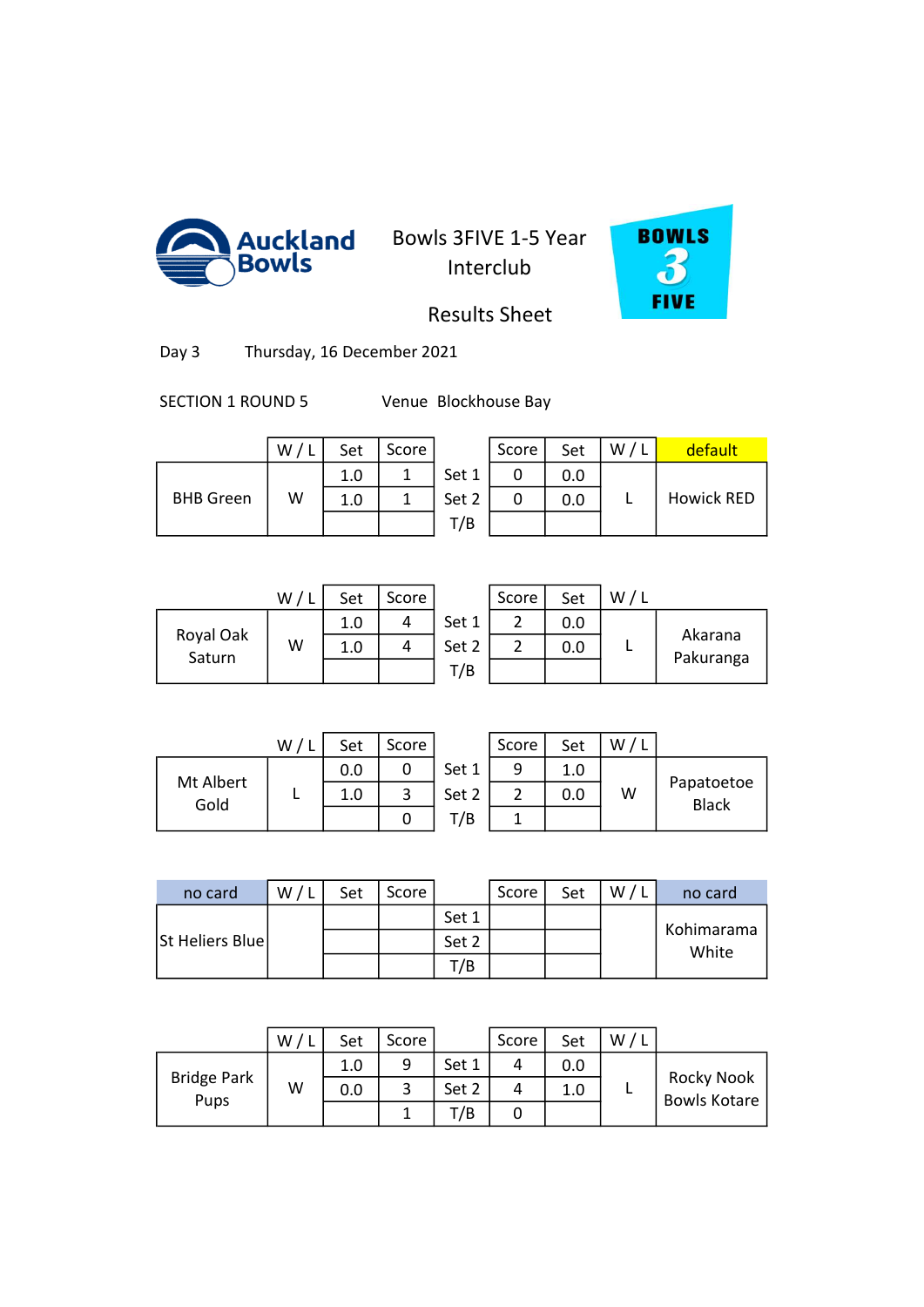



Results Sheet

Day 3 Thursday, 16 December 2021

SECTION 2 ROUND 5 Venue Howick

|                 | W | Set | Score |       | Score | Set | w |
|-----------------|---|-----|-------|-------|-------|-----|---|
|                 |   | 1.0 |       | Set 1 | ◠     | 0.0 |   |
| <b>BHB Blue</b> |   | 0.0 |       | Set 2 |       | 1.0 | w |
|                 |   |     |       | T/B   |       |     |   |

|                 | W | Set | Score |       | Score | Set | W/I |             |
|-----------------|---|-----|-------|-------|-------|-----|-----|-------------|
|                 |   | 1.0 |       | Set 1 |       | 0.0 |     |             |
| <b>BHB Blue</b> |   | 0.0 |       | Set 2 |       | 1.0 | W   | Howick BLUE |
|                 |   |     |       | T/B   |       |     |     |             |

|                                     | W/L | Set | Score |    |
|-------------------------------------|-----|-----|-------|----|
|                                     |     | 1.0 |       | S٤ |
| <b>Bridge Park</b><br><b>Sharks</b> | w   | 1.0 |       | S٤ |
|                                     |     |     |       |    |

|                            | W/ | Set | Score |       | Score | Set | W/L | <b>Default</b>    |
|----------------------------|----|-----|-------|-------|-------|-----|-----|-------------------|
|                            |    | 1.0 |       | Set 1 | 0     | 0.0 |     |                   |
| idge Park<br><b>Sharks</b> | W  | 1.0 |       | Set 2 | 0     | 0.0 |     | Papatoetoe<br>Red |
|                            |    |     |       | T/B   |       |     |     |                   |
|                            |    |     |       |       |       |     |     |                   |

|                    | W/L | Set | Score |    |
|--------------------|-----|-----|-------|----|
|                    |     | 1.0 | Б     | Se |
| Kohimarama<br>Blue | W   | 0.0 |       | Se |
|                    |     |     |       |    |

|                 | W/1 | Set | Score |       | Score | Set | W |                |
|-----------------|-----|-----|-------|-------|-------|-----|---|----------------|
|                 |     | 1.0 | ь     | Set 1 |       | 0.0 |   |                |
| imarama<br>Blue | W   | 0.0 |       | Set 2 | 10    | 1.0 |   | <b>BHB Red</b> |
|                 |     |     |       | /B    |       |     |   |                |

|             | W | Set | Score |       | Score | Set | W |              |
|-------------|---|-----|-------|-------|-------|-----|---|--------------|
|             |   | 0.0 | 1     | Set 1 |       | 1.0 |   |              |
| East Tamaki |   | 0.0 | っ     | Set 2 | ь     | 1.0 | W | Epsom Eagles |
|             |   |     |       | T/B   |       |     |   |              |
|             |   |     |       |       |       |     |   |              |

3 1.0 9 11 1.0 0

| W/L | Set   Score |       | Score | Set | W/L |  |
|-----|-------------|-------|-------|-----|-----|--|
|     |             | Set 1 |       |     |     |  |
|     |             | Set 2 |       |     |     |  |
|     |             | T/B   |       |     |     |  |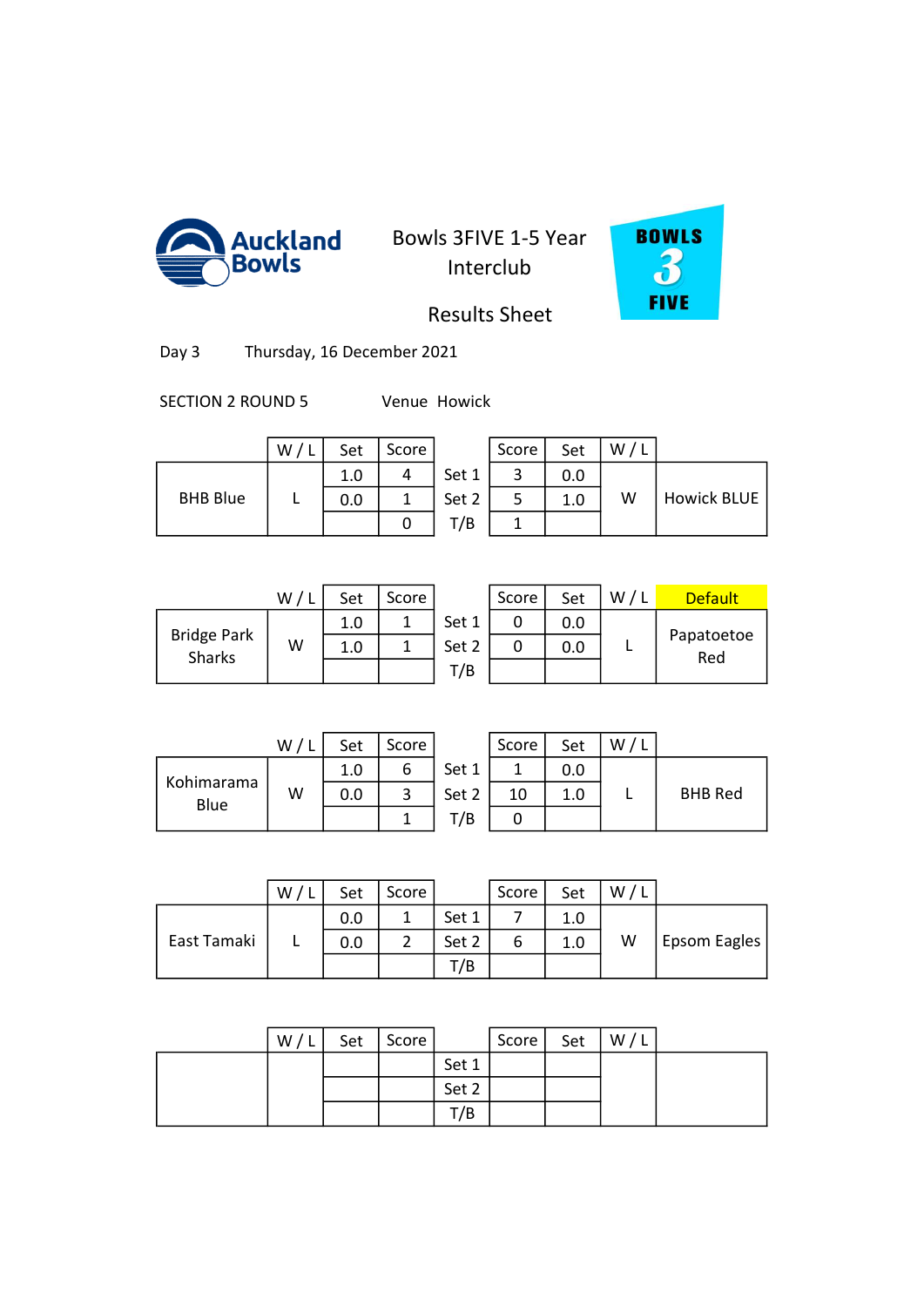



Results Sheet

Day 3 Thursday, 16 December 2021

SECTION 3 ROUND 5 Venue Remuera

|               | w | Set | Score |       | Score | Set | w |          |
|---------------|---|-----|-------|-------|-------|-----|---|----------|
|               |   | 0.5 | 4     | Set 1 |       | 0.5 |   |          |
| Balmoral Blue |   | 0.0 | 4     | Set 2 | 16    | 1.0 | W | Kohi Sky |
|               |   |     |       | T/B   |       |     |   |          |

|                   | W | Set | Score |       | Score | Set | W/L |                  |
|-------------------|---|-----|-------|-------|-------|-----|-----|------------------|
|                   |   | 0.0 | 1     | Set 1 |       | 1.0 |     |                  |
| <b>BHB Orange</b> |   | 0.0 | 3     | Set 2 |       | 1.0 | W   | Epsom<br>Falcons |
|                   |   |     |       | T/B   |       |     |     |                  |
|                   |   |     |       |       |       |     |     |                  |

| W | Set | Score |       | Score | Set | w |                  |
|---|-----|-------|-------|-------|-----|---|------------------|
|   | 0.0 |       | Set 1 |       | 1.0 |   |                  |
|   | 0.0 |       | Set 2 |       | 1.0 | W | Epsom<br>Falcons |
|   |     |       | T/B   |       |     |   |                  |

| <b>Default</b>           | W / | Set | Score |       | Score | Set | w |
|--------------------------|-----|-----|-------|-------|-------|-----|---|
|                          |     | 0.0 |       | Set 1 |       | 1.0 |   |
| Carlton<br>Cornwall Bees |     | 0.0 |       | Set 2 |       | 1.0 | w |
|                          |     |     |       | T/B   |       |     |   |

| <b>Default</b>           | W/ | Set | Score |       | Score | Set | W |                           |
|--------------------------|----|-----|-------|-------|-------|-----|---|---------------------------|
|                          |    | 0.0 |       | Set 1 |       | 1.0 |   |                           |
| Carlton<br>Cornwall Bees |    | 0.0 |       | Set 2 |       | 1.0 | W | <b>St Heliers</b><br>Gold |
|                          |    |     |       | T/B   |       |     |   |                           |

|                            | W/ | Set | Score |       | Score | Set | W |                         |
|----------------------------|----|-----|-------|-------|-------|-----|---|-------------------------|
|                            |    | 0.0 | 2     | Set 1 | 8     | 1.0 |   |                         |
| Pt Chevalier<br>Scallywags |    | 0.0 | 4     | Set 2 |       | 1.0 | W | Royal Oak<br>.<br>Atlas |
|                            |    |     |       | T/B   |       |     |   |                         |
|                            |    |     |       |       |       |     |   |                         |

|               | W | Set | Score |       | Score | Set | W/L |          |
|---------------|---|-----|-------|-------|-------|-----|-----|----------|
|               |   | 0.0 | ∽     | Set 1 | Ο     | 1.0 |     |          |
| Roosters Blue | - | 0.0 |       | Set 2 |       | 1.0 | W   | O&D: Ray |
|               |   |     |       | T/B   |       |     |     |          |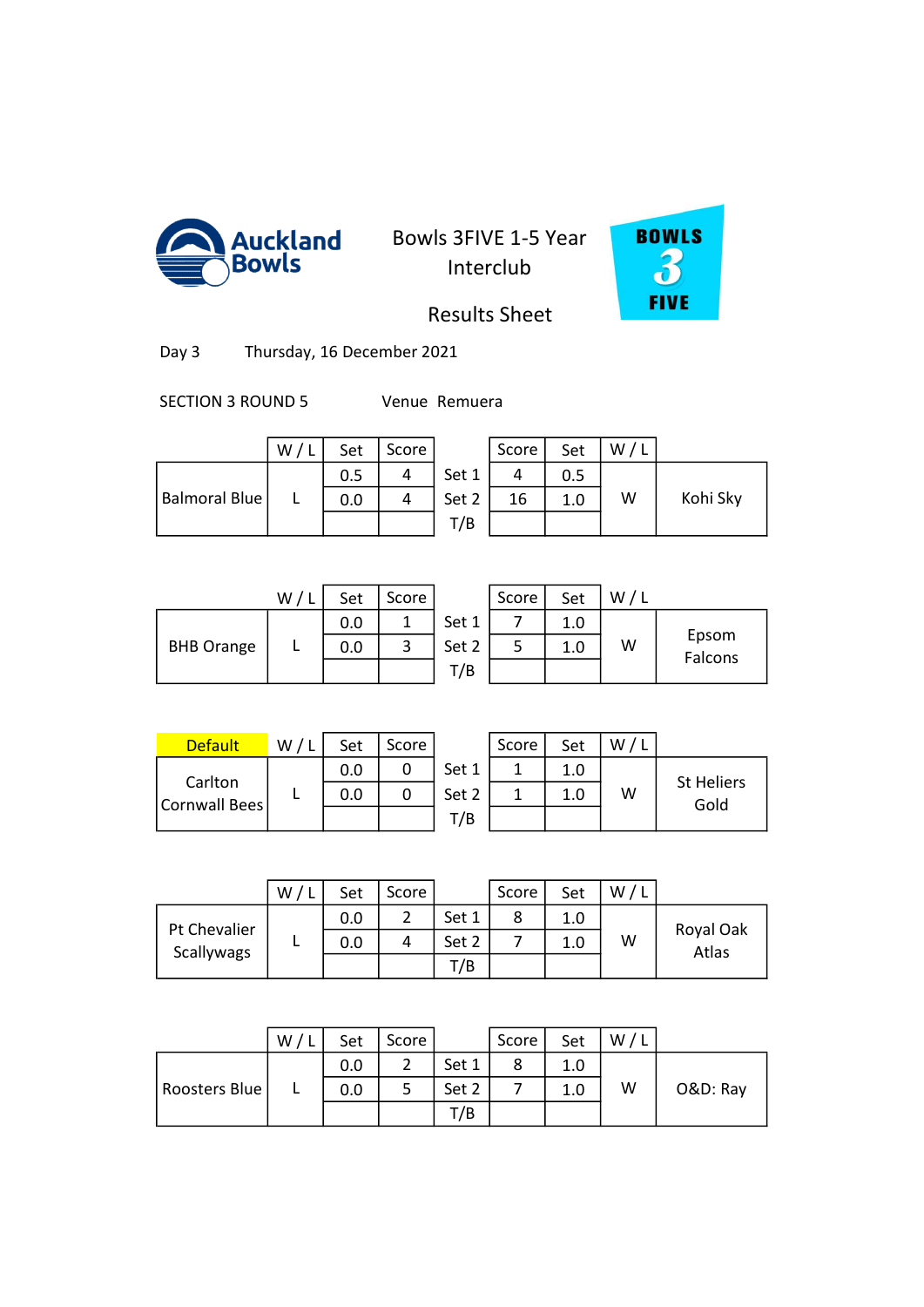



Results Sheet

Day 3 Thursday, 16 December 2021

SECTION 4 ROUND 5 Venue Bridge Park

|                    | W / L | Set | Score |       | Score | Set | W |
|--------------------|-------|-----|-------|-------|-------|-----|---|
|                    |       | 1.0 |       | Set 1 |       | 0.0 |   |
| <b>Epsom Hawks</b> |       | 0.0 |       | Set 2 |       | 1.0 | W |
|                    |       |     |       | T/B   |       |     |   |

| w           | Set | Score |       | Score | Set | w |                           |
|-------------|-----|-------|-------|-------|-----|---|---------------------------|
|             | 1.0 |       | Set 1 |       | 0.0 |   |                           |
| Epsom Hawks | 0.0 |       | Set 2 |       | 1.0 | W | Pringle Park<br>Lightning |
|             |     |       | T/B   |       |     |   |                           |
|             |     |       |       |       |     |   |                           |

|                      | W/ | Set | Score |       | Score | Set |   |
|----------------------|----|-----|-------|-------|-------|-----|---|
|                      |    | 0.0 |       | Set 1 |       | 1.0 |   |
| Glen Eden<br>Phoenix |    | 0.0 | 0     | Set 2 | 10    | 1.0 | W |
|                      |    |     |       | T/B   |       |     |   |
|                      |    |     |       |       |       |     |   |

|                      | W | Set | Score |       | Score | Set | W/1 |                         |
|----------------------|---|-----|-------|-------|-------|-----|-----|-------------------------|
|                      |   | 0.0 |       | Set 1 |       | 1.0 |     |                         |
| ilen Eden<br>Phoenix |   | 0.0 |       | Set 2 | 10    | 1.0 | W   | Pt Chevalier<br>Pirates |
|                      |   |     |       | T/B   |       |     |     |                         |

| <b>Default</b>    | W/L | Set | Score |       | Score | Set | W |
|-------------------|-----|-----|-------|-------|-------|-----|---|
|                   |     | 0.0 |       | Set 1 |       | 1.0 |   |
| <b>BHB Yellow</b> |     | 0.0 |       | Set 2 |       | 1.0 | w |
|                   |     |     |       | T/B   |       |     |   |

| <b>Default</b>    | W/L | Set | Score |       | Score | Set | W/1 |            |
|-------------------|-----|-----|-------|-------|-------|-----|-----|------------|
|                   |     | 0.0 |       | Set 1 |       | 1.0 |     |            |
| <b>BHB Yellow</b> |     | 0.0 |       | Set 2 |       | 1.0 | W   | O&D: Sting |
|                   |     |     |       | T/B   |       |     |     |            |

|                    | W | Set | Score         |       | Score | Set | W |              |
|--------------------|---|-----|---------------|-------|-------|-----|---|--------------|
| Papatoetoe<br>Gold |   | 0.0 | 3             | Set 1 | 6     | 1.0 |   |              |
|                    |   | 0.0 | $\mathcal{D}$ | Set 2 |       | 1.0 | W | Roosters Red |
|                    |   |     |               | T/B   |       |     |   |              |
|                    |   |     |               |       |       |     |   |              |

|                | W | Set | Score |       | Score | Set | W |                     |
|----------------|---|-----|-------|-------|-------|-----|---|---------------------|
|                |   | 0.5 | ີ     | Set 1 |       | 0.5 |   |                     |
| St Heliers Red | W | 1.0 |       | Set 2 |       | 0.0 |   | Royal Oak<br>Falcon |
|                |   |     |       | T/B   |       |     |   |                     |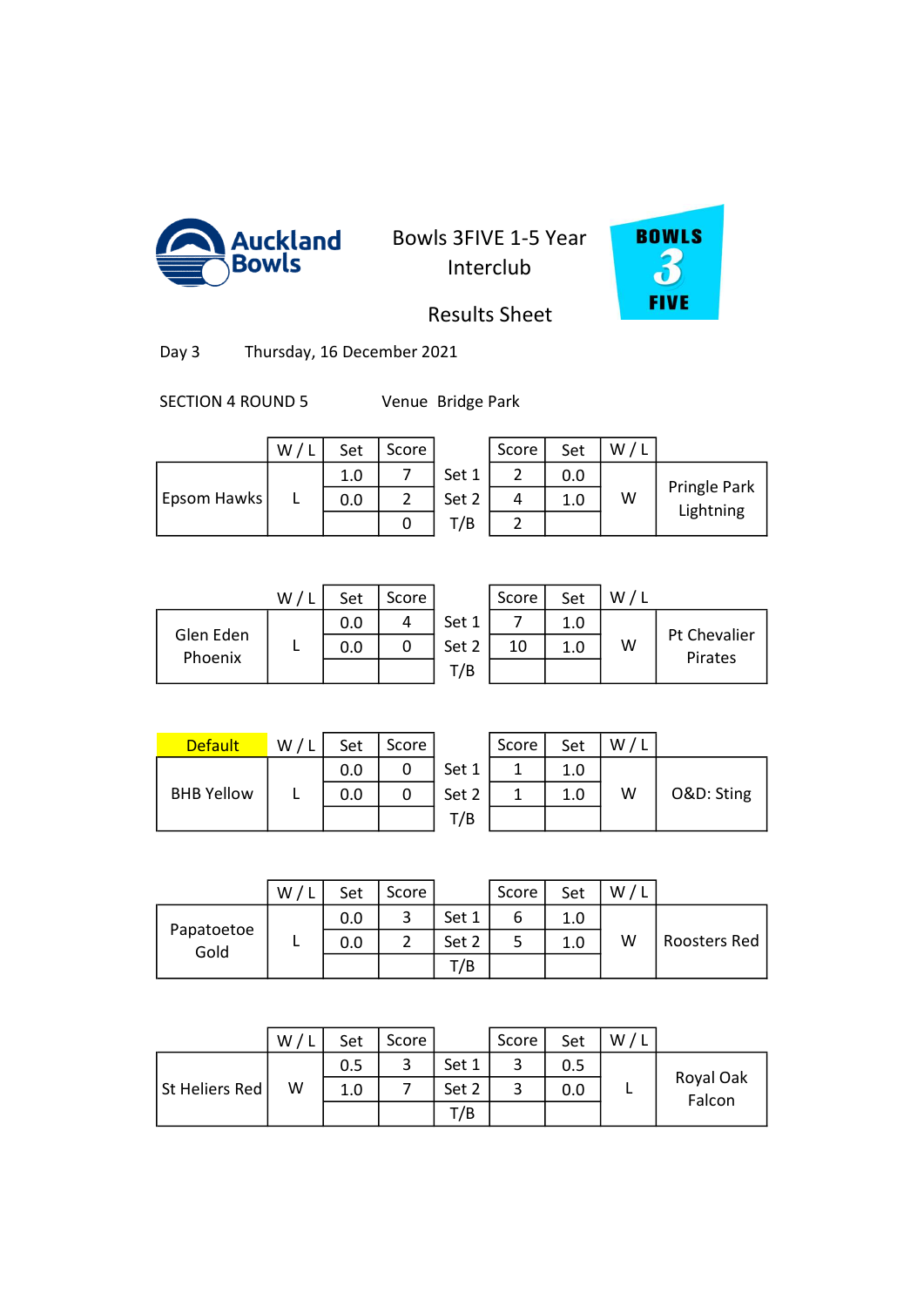



Results Sheet

Day 3 Thursday, 16 December 2021

SECTION 1 ROUND 6 Venue Blockhouse Bay

|                  | W | Set | Score |       | Score | Set | w |
|------------------|---|-----|-------|-------|-------|-----|---|
|                  |   | 1.0 |       | Set 1 |       | 0.0 |   |
| <b>BHB</b> Green | W | 1.0 | 8     | Set 2 |       | 0.0 |   |
|                  |   |     |       | T/B   |       |     |   |

|                  | W | Set | Score |       | Score | Set | W |                                          |
|------------------|---|-----|-------|-------|-------|-----|---|------------------------------------------|
|                  |   | 1.0 |       | Set 1 |       | 0.0 |   |                                          |
| <b>BHB Green</b> | w | 1.0 |       | Set 2 |       | 0.0 |   | <b>Rocky Nook</b><br><b>Bowls Kotare</b> |
|                  |   |     |       | T/B   |       |     |   |                                          |

|                     | W, | Set | Score |    |
|---------------------|----|-----|-------|----|
|                     |    | 1.0 |       | Sє |
| Royal Oak<br>Saturn | W  | 1.0 |       | šє |
|                     |    |     |       |    |

| W/L | Set | Score |       | Score | Set | W/L | default           |
|-----|-----|-------|-------|-------|-----|-----|-------------------|
|     | 1.0 |       | Set 1 |       | 0.0 |     |                   |
| W   | 1.0 |       | Set 2 |       | 0.0 |     | <b>Howick RED</b> |
|     |     |       | T/B   |       |     |     |                   |
|     |     |       |       |       |     |     |                   |

|                   | W/L | Set | Score |    |
|-------------------|-----|-----|-------|----|
|                   |     | 1.0 | 12    | Se |
| Mt Albert<br>Gold | W   | 1.0 |       | Se |
|                   |     |     |       |    |

|                  | W/I | Set | Score |       | Score | Set | w |                     |
|------------------|-----|-----|-------|-------|-------|-----|---|---------------------|
|                  |     | 1.0 | 12    | Set 1 |       | 0.0 |   |                     |
| t Albert<br>Gold | W   | 1.0 |       | Set 2 |       | 0.0 |   | Kohimarama<br>White |
|                  |     |     |       | 7В    |       |     |   |                     |

|                 | W | Set | Score |       | Score | Set | W |                            |
|-----------------|---|-----|-------|-------|-------|-----|---|----------------------------|
|                 |   | 0.5 | 6     | Set 1 | 6     | 0.5 |   |                            |
| St Heliers Blue |   | 0.0 | 4     | Set 2 | ь     | 1.0 | W | <b>Bridge Park</b><br>Pups |
|                 |   |     |       | T/B   |       |     |   |                            |
|                 |   |     |       |       |       |     |   |                            |

3 2.0 20 5 0.0 0

| no card   | w | Set | Score |       | Score | Set | w | no card                    |
|-----------|---|-----|-------|-------|-------|-----|---|----------------------------|
|           |   |     |       | Set 1 |       |     |   |                            |
| Akarana   |   |     |       | Set 2 |       |     |   | Papatoetoe<br><b>Black</b> |
| Pakuranga |   |     |       | Г/В   |       |     |   |                            |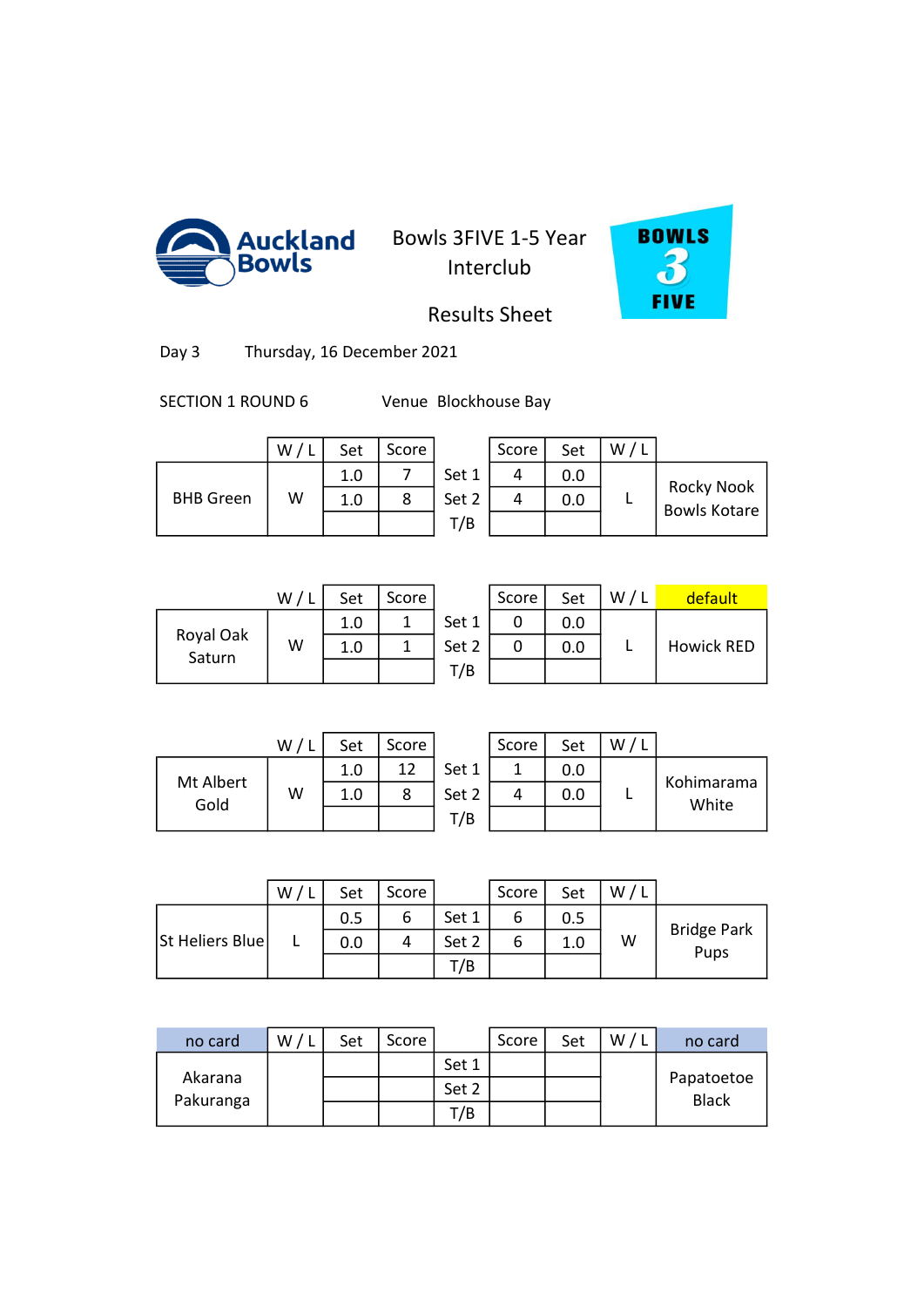



Results Sheet

Day 3 Thursday, 16 December 2021

SECTION 2 ROUND 6 Venue Howick

|                 | W | Set | Score |       | Score | Set | W |
|-----------------|---|-----|-------|-------|-------|-----|---|
|                 |   | 0.0 |       | Set 1 |       | 1.0 |   |
| <b>BHB Blue</b> |   | 0.0 |       | Set 2 |       | 1.0 | W |
|                 |   |     |       | T/B   |       |     |   |

|                 | W | Set | Score |       | Score | Set | W |                     |
|-----------------|---|-----|-------|-------|-------|-----|---|---------------------|
|                 |   | 0.0 | ◠     | Set 1 |       | 1.0 |   |                     |
| <b>BHB Blue</b> |   | 0.0 |       | Set 2 |       | 1.0 | W | <b>Epsom Eagles</b> |
|                 |   |     |       | T/B   |       |     |   |                     |

|                              | W/1 | Set | Score |       | Score | Set | W |
|------------------------------|-----|-----|-------|-------|-------|-----|---|
|                              |     | 1.0 |       | Set 1 |       | 0.0 |   |
| <b>Bridge Park</b><br>Sharks |     | 0.0 |       | Set 2 |       | 1.0 | W |
|                              |     |     | U     | T/B   |       |     |   |
|                              |     |     |       |       |       |     |   |

|                            | W | Set | Score |       | Score | Set | W / L |                |
|----------------------------|---|-----|-------|-------|-------|-----|-------|----------------|
|                            |   | 1.0 |       | Set 1 |       | 0.0 |       |                |
| idge Park<br><b>Sharks</b> |   | 0.0 |       | Set 2 |       | 1.0 | W     | <b>BHB Red</b> |
|                            |   |     |       | T/B   |       |     |       |                |

|                    | W/L | Set | Score |    |
|--------------------|-----|-----|-------|----|
|                    |     | 0.0 |       | S۴ |
| Kohimarama<br>Blue |     | 1.0 | h     | S٤ |
|                    |     |     | C     |    |

|                 | W/L | Set | Score |       | Score | Set | W/L |             |
|-----------------|-----|-----|-------|-------|-------|-----|-----|-------------|
|                 |     | 0.0 | 3     | Set 1 |       | 1.0 |     |             |
| imarama<br>Blue |     | 1.0 | 6     | Set 2 |       | 0.0 | W   | East Tamaki |
|                 |     |     |       | T/B   |       |     |     |             |
|                 |     |     |       |       |       |     |     |             |

| <b>Default</b>    | W / I | Set | Score |       | Score | Set | W |             |
|-------------------|-------|-----|-------|-------|-------|-----|---|-------------|
|                   |       | 0.0 |       | Set 1 |       | 1.0 |   |             |
| Papatoetoe<br>Red |       | 0.0 | 0     | Set 2 |       | 1.0 | w | Howick BLUE |
|                   |       |     |       | T/B   |       |     |   |             |
|                   |       |     |       |       |       |     |   |             |

| W/L | Set | Score |       | Score | Set | W/L |  |
|-----|-----|-------|-------|-------|-----|-----|--|
|     |     |       | Set 1 |       |     |     |  |
|     |     |       | Set 2 |       |     |     |  |
|     |     |       | T/B   |       |     |     |  |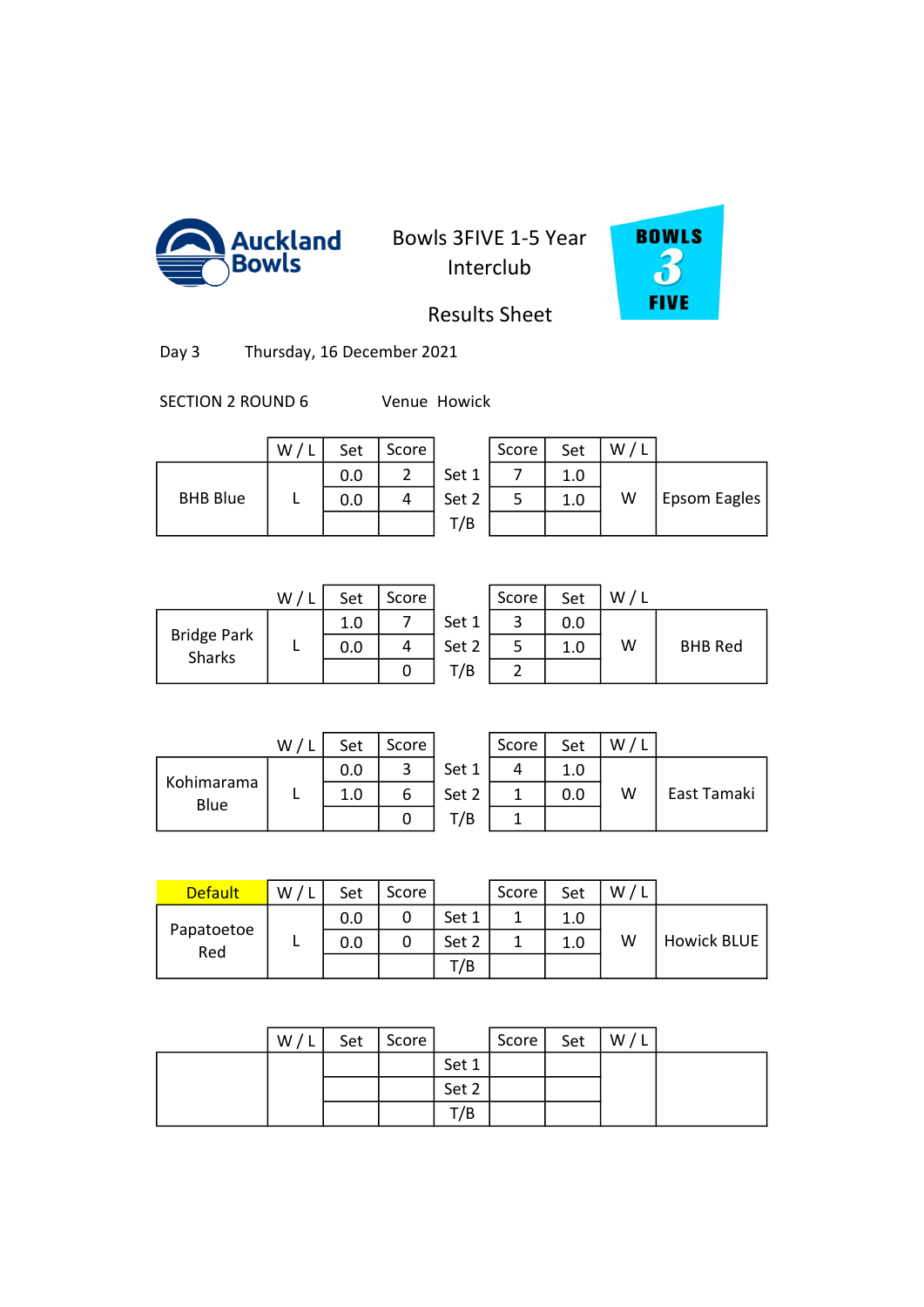



Results Sheet

Day 3 Thursday, 16 December 2021

SECTION 3 ROUND 6 Venue Remuera

|               | W | Set | Score |       | Score | Set | W/L |          |
|---------------|---|-----|-------|-------|-------|-----|-----|----------|
|               |   | 0.0 |       | Set 1 |       |     |     |          |
| Balmoral Blue |   | 0.0 |       | Set 2 | 17    | 1.0 | W   | O&D: Ray |
|               |   |     |       | T/B   |       |     |     |          |

| Set | Score |       | Score | Set | W/L |          |
|-----|-------|-------|-------|-----|-----|----------|
| 0.0 |       | Set 1 |       | 1.0 |     |          |
| 0.0 |       | Set 2 | 17    | 1.0 | W   | O&D: Ray |
|     |       | T/B   |       |     |     |          |

|                   | W | Set | Score |       | Score | Set | W |          |
|-------------------|---|-----|-------|-------|-------|-----|---|----------|
|                   |   | 0.0 |       | Set 1 | ь     | 1.0 |   |          |
| <b>BHB Orange</b> |   | 1.0 |       | Set 2 |       | 0.0 | W | Kohi Sky |
|                   |   |     |       | T/B   |       |     |   |          |

| W/L | Set | Score |       | Score | Set | W/L |          |
|-----|-----|-------|-------|-------|-----|-----|----------|
|     | 0.0 |       | Set 1 | 6     | 1.0 |     |          |
|     | 1.0 | 5     | Set 2 |       | 0.0 | W   | Kohi Sky |
|     |     | U     | T/B   |       |     |     |          |
|     |     |       |       |       |     |     |          |

| <b>Default</b>           | W / I | Set | Score |       | Score | Set | w |
|--------------------------|-------|-----|-------|-------|-------|-----|---|
| Carlton<br>Cornwall Bees |       | 0.0 |       | Set 1 |       | 1.0 |   |
|                          |       | 0.0 |       | Set 2 |       | 1.0 | W |
|                          |       |     |       | T/B   |       |     |   |

| <b>Default</b> | W / | Set | Score |       | Score | Set | W |                    |
|----------------|-----|-----|-------|-------|-------|-----|---|--------------------|
| Carlton        |     | 0.0 |       | Set 1 |       | 1.0 |   |                    |
| Cornwall Bees  |     | 0.0 |       | Set 2 |       |     | W | Royal Oak<br>Atlas |
|                |     |     |       | T/B   |       |     |   |                    |

|                            | W | Set | Score |       | Score | Set | W |               |
|----------------------------|---|-----|-------|-------|-------|-----|---|---------------|
| Pt Chevalier<br>Scallywags |   | 1.0 | 5     | Set 1 | 4     | 0.0 |   |               |
|                            | w | 1.0 | 8     | Set 2 |       | 0.0 |   | Roosters Blue |
|                            |   |     |       | T/B   |       |     |   |               |
|                            |   |     |       |       |       |     |   |               |

|         | W | Set | Score |       | Score | Set | W |                   |
|---------|---|-----|-------|-------|-------|-----|---|-------------------|
|         |   | 0.5 | 4     | Set 1 |       | 0.5 |   | <b>St Heliers</b> |
| Epsom   | W | 1.0 |       | Set 2 |       | 0.0 |   | Gold              |
| Falcons |   |     |       | T/B   |       |     |   |                   |